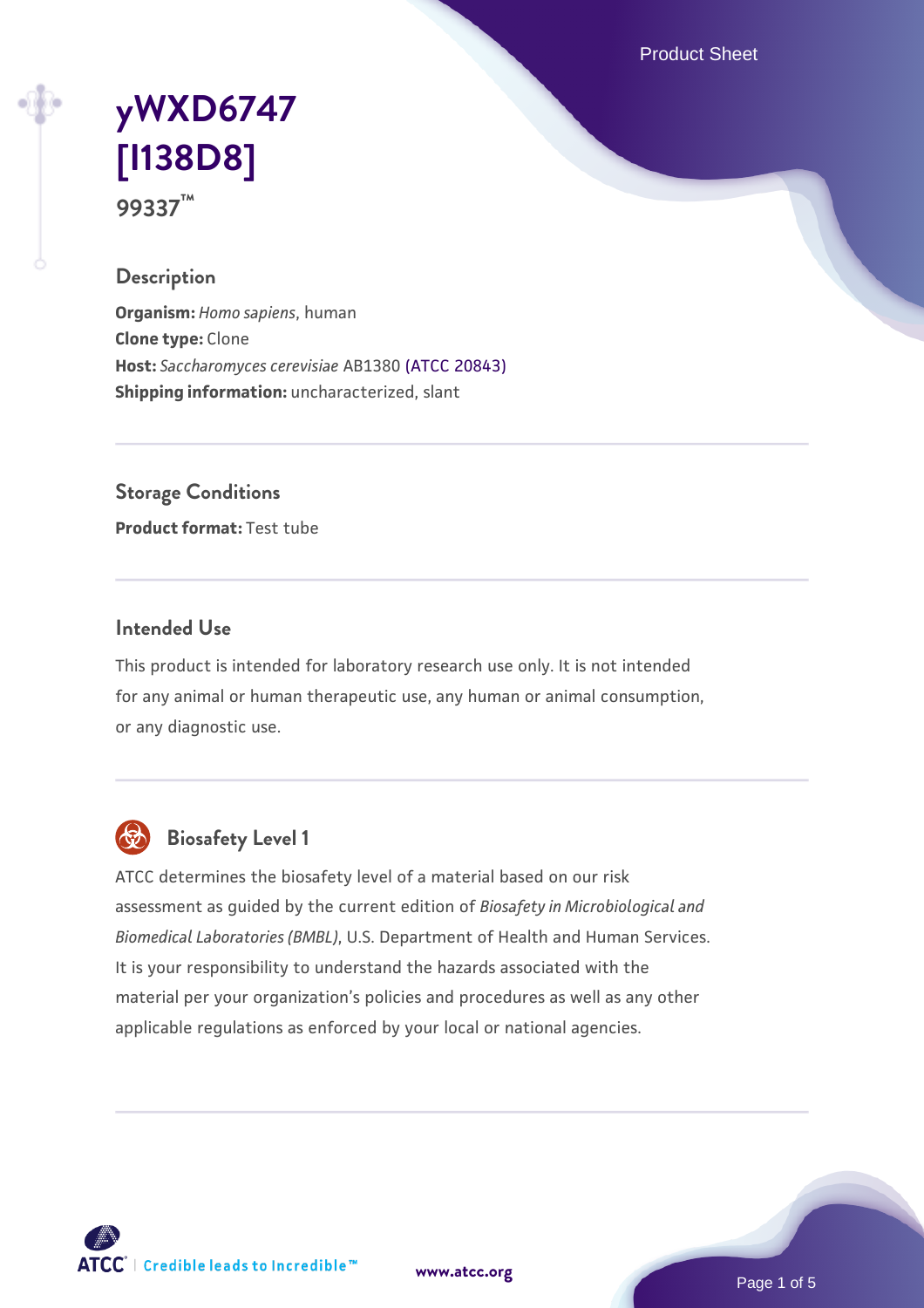**99337**

# **Certificate of Analysis**

For batch-specific test results, refer to the applicable certificate of analysis that can be found at www.atcc.org.

#### **Insert Information**

**Type of DNA:** genomic **Genome:** Homo sapiens **Chromosome:** X **Gene name:** DNA Segment **Gene product:** DNA Segment **Contains complete coding sequence:** Unknown

#### **Vector Information**

**Type of vector:** YAC **Markers:** SUP4; URA3; TRP1

# **Growth Conditions**

**Medium:**  [ATCC Medium 1245: YEPD](https://www.atcc.org/-/media/product-assets/documents/microbial-media-formulations/1/2/4/5/atcc-medium-1245.pdf?rev=705ca55d1b6f490a808a965d5c072196) **Temperature:** 30°C

# **Notes**

More information may be available from ATCC (http://www.atcc.org or 703- 365-2620).

# **Material Citation**

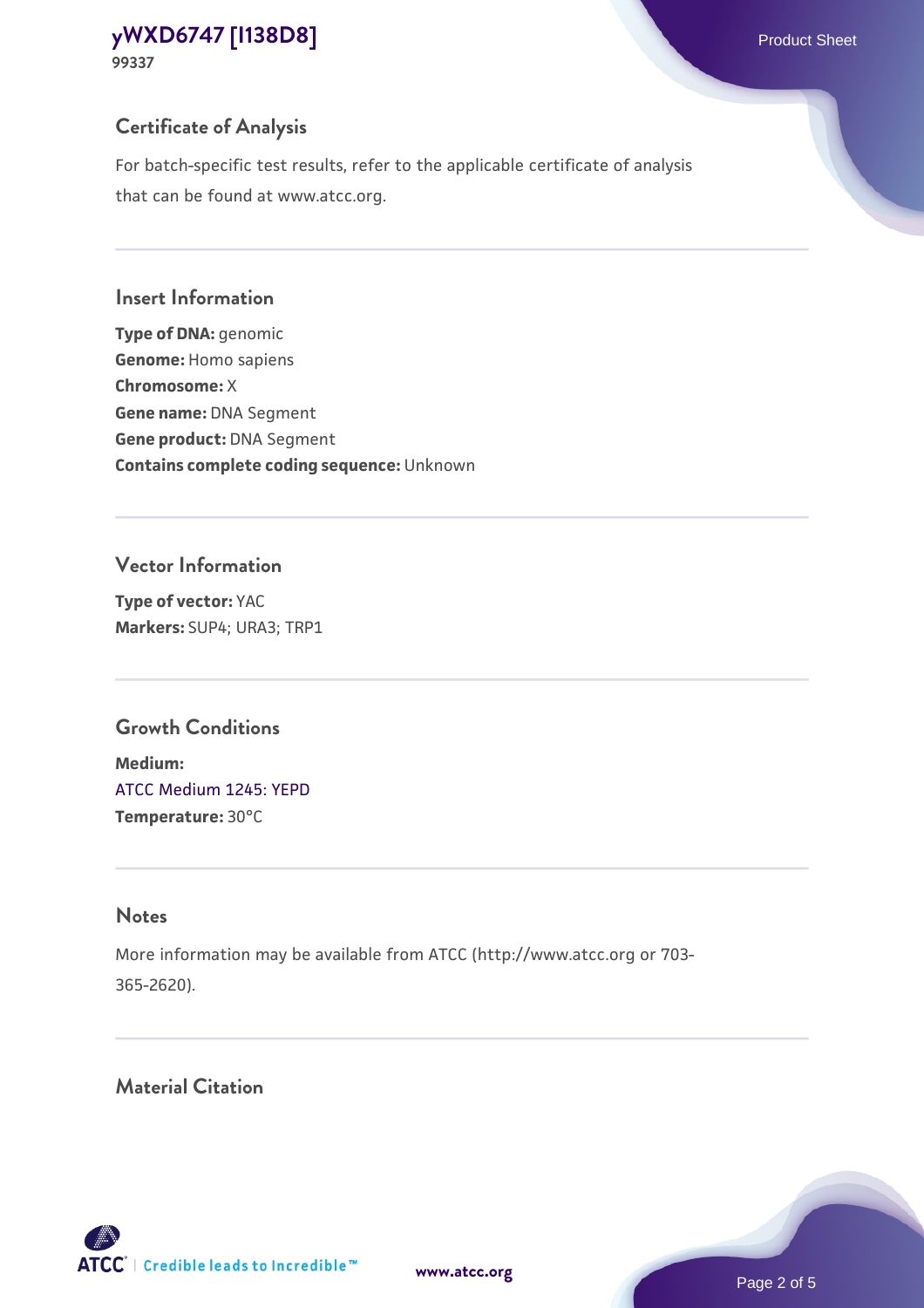If use of this material results in a scientific publication, please cite the material in the following manner: yWXD6747 [I138D8] (ATCC 99337)

#### **References**

References and other information relating to this material are available at www.atcc.org.

#### **Warranty**

The product is provided 'AS IS' and the viability of  $ATCC<sup>®</sup>$  products is warranted for 30 days from the date of shipment, provided that the customer has stored and handled the product according to the information included on the product information sheet, website, and Certificate of Analysis. For living cultures, ATCC lists the media formulation and reagents that have been found to be effective for the product. While other unspecified media and reagents may also produce satisfactory results, a change in the ATCC and/or depositor-recommended protocols may affect the recovery, growth, and/or function of the product. If an alternative medium formulation or reagent is used, the ATCC warranty for viability is no longer valid. Except as expressly set forth herein, no other warranties of any kind are provided, express or implied, including, but not limited to, any implied warranties of merchantability, fitness for a particular purpose, manufacture according to cGMP standards, typicality, safety, accuracy, and/or noninfringement.

#### **Disclaimers**

This product is intended for laboratory research use only. It is not intended for any animal or human therapeutic use, any human or animal consumption,





Page 3 of 5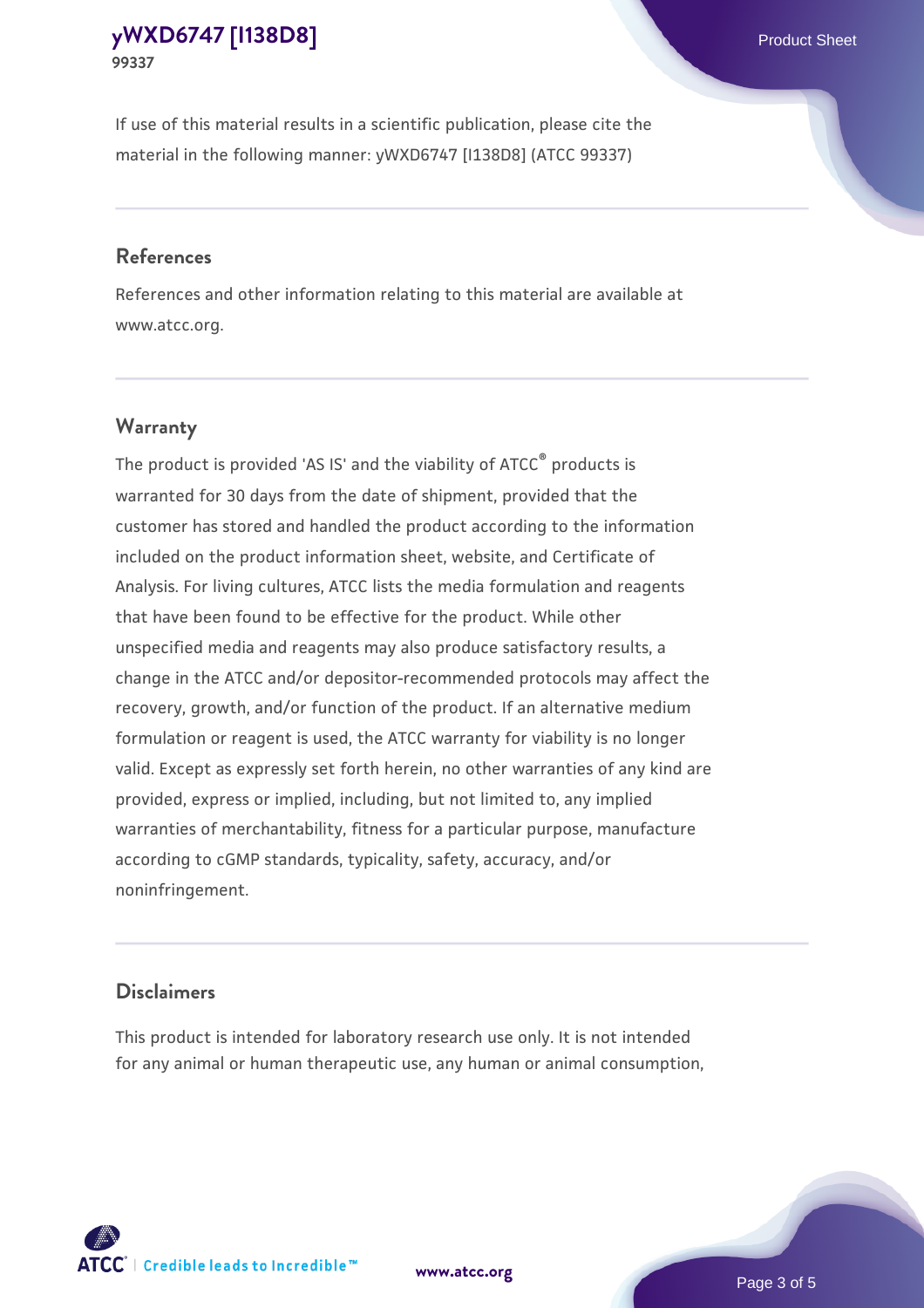or any diagnostic use. Any proposed commercial use is prohibited without a license from ATCC.

While ATCC uses reasonable efforts to include accurate and up-to-date information on this product sheet, ATCC makes no warranties or representations as to its accuracy. Citations from scientific literature and patents are provided for informational purposes only. ATCC does not warrant that such information has been confirmed to be accurate or complete and the customer bears the sole responsibility of confirming the accuracy and completeness of any such information.

This product is sent on the condition that the customer is responsible for and assumes all risk and responsibility in connection with the receipt, handling, storage, disposal, and use of the ATCC product including without limitation taking all appropriate safety and handling precautions to minimize health or environmental risk. As a condition of receiving the material, the customer agrees that any activity undertaken with the ATCC product and any progeny or modifications will be conducted in compliance with all applicable laws, regulations, and guidelines. This product is provided 'AS IS' with no representations or warranties whatsoever except as expressly set forth herein and in no event shall ATCC, its parents, subsidiaries, directors, officers, agents, employees, assigns, successors, and affiliates be liable for indirect, special, incidental, or consequential damages of any kind in connection with or arising out of the customer's use of the product. While reasonable effort is made to ensure authenticity and reliability of materials on deposit, ATCC is not liable for damages arising from the misidentification or misrepresentation of such materials.

Please see the material transfer agreement (MTA) for further details regarding the use of this product. The MTA is available at www.atcc.org.

### **Copyright and Trademark Information**

© ATCC 2021. All rights reserved.

ATCC is a registered trademark of the American Type Culture Collection.



**[www.atcc.org](http://www.atcc.org)**